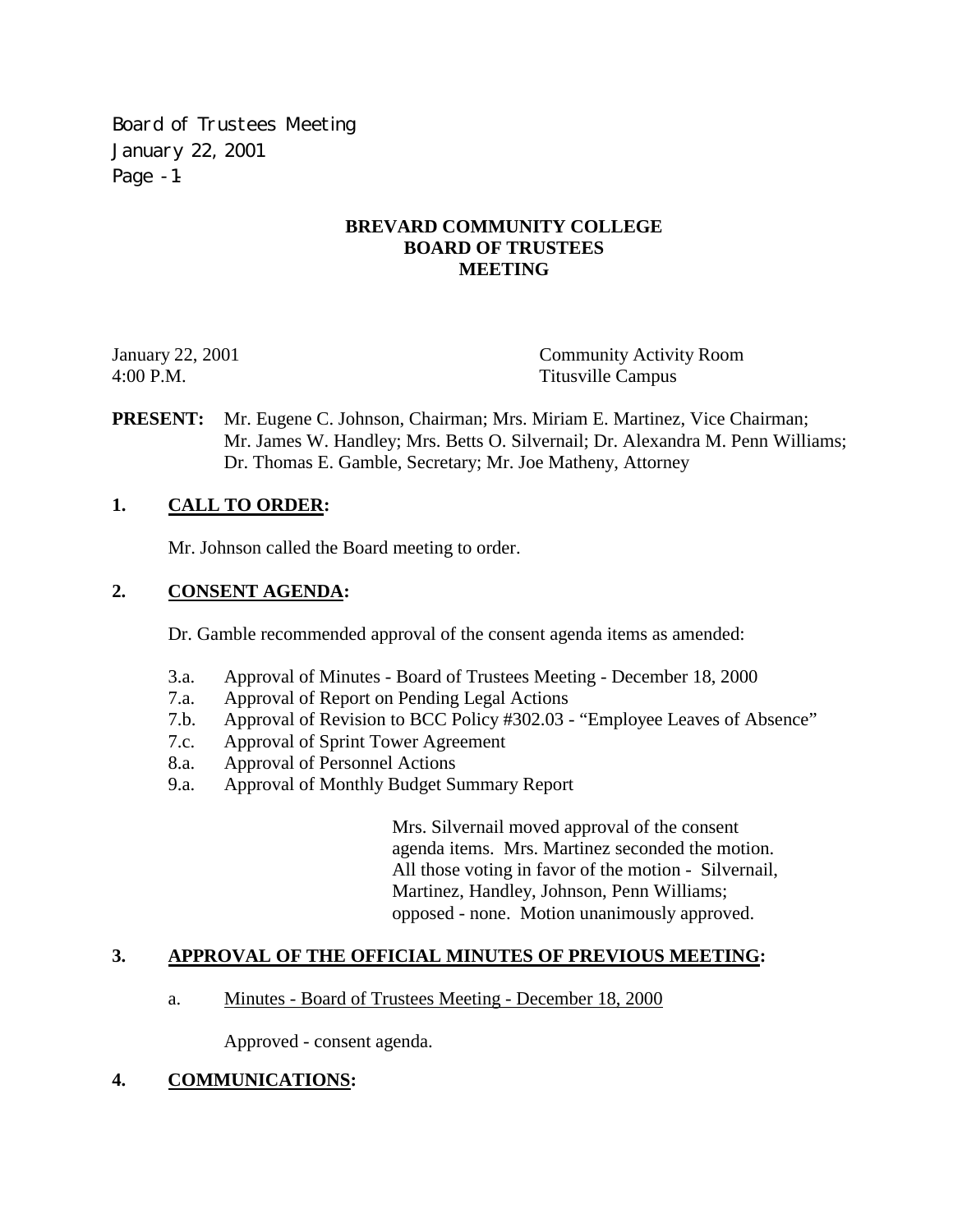Board of Trustees Meeting January 22, 2001 Page -2-

### a. Report on Diversity of Life Science Classes - Dr. Yount

Ms. Mary Nardo, Interim Titusville Campus President, introduced Dr. Jim Yount, life sciences instructor. Dr. Yount gave a brief slide presentation on the science program at the Titusville Campus. He reported a histology web page was posted on line and later improved with the Blackboard program. In addition, students can study classroom presentations at home through the Blackboard program. Microbiology was added in 1998 and began with 28 students for the first class. Dr. Yount reported in Microbiology the students learn about bacteria and viruses and skills for preparation for nursing or working in a medical laboratory. Dr. Yount described some of the field work performed as part of the Biology II class. Dr. Yount reported some St. Johns River tours will be added next year and hopefully more botany will be added for Biology II.

Due to the award of the Barnes & Noble Endowment Chair, Dr. Yount stated he was able to obtain funds to establish an ecological trail that would tie in with the Chain of Lakes project.

### b. Institutional Accountability Progress Report - Dr. Bilsky (Addendum)

Dr. Judy Bilsky, Associate Vice President of Educational Services, reported Florida Statute 240.324 requires that the State Board of Community Colleges and the Board of Trustees develop and implement a plan to improve and evaluate the instructional and administrative efficiency and effectiveness of the State Community Colleges System. Dr. Bilsky reviewed the retention and success rates of BCC's students. Dr. Bilsky reviewed the Accountability Progress Report which included measurements for enrollment, retention/success, transfer performance, licensure pass rate, Associate in Science and Certificate placement, College Prep success rates, College Prep retention/success and CLAST performance. Brevard Community College does well with AA university transfer students with 72.63 % of students achieving a 2.5 grade point average or better after the first year at a university.

Mr. Handley asked if the college has information from the university viewpoint on the percentage of students failing the university in the first year. Dr. Gamble reported the state university system shows a freshman dropout rate of approximately 25%-35%. Dr. Penn Williams asked if there was a connection between the problems being seen in the prep course areas and the success rates for the AA degree. Dr. Bilsky stated there was a connection. Mrs. Martinez asked about the number of students requiring prep courses. Dr. Bilsky reported the number of student requiring prep courses has actually dropped slightly.

Dr. Bilsky reported on overall initiatives for improvements. Last term, for the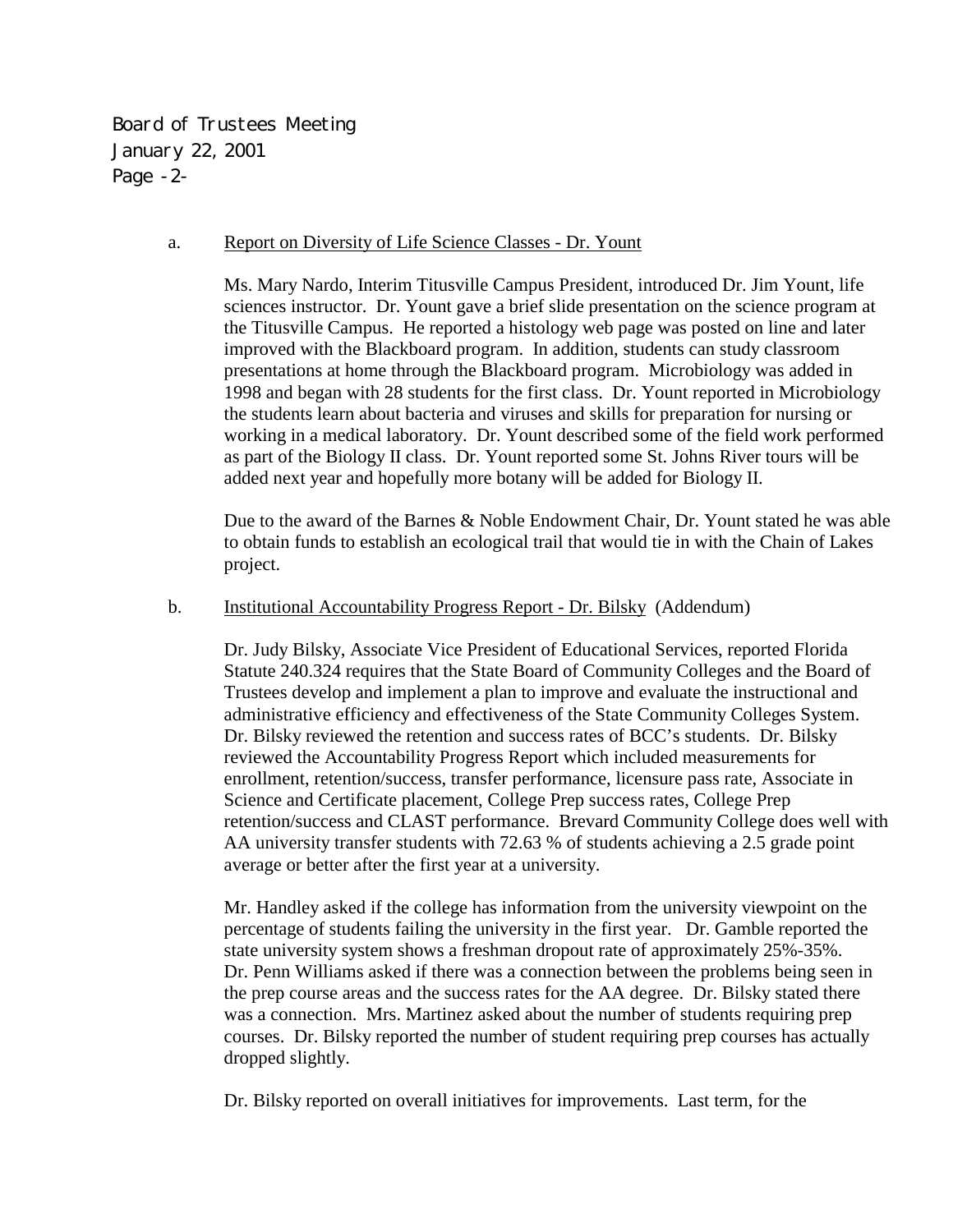Board of Trustees Meeting January 22, 2001 Page -3-

> first time, a college "early alert" was initiated. Faculty members were encouraged to submit names of students they felt were in academic jeopardy. There were 1,369 student names submitted by faculty members. An information letter was sent to these students recommending they contact their instructor or an advisor regarding their academic standing in order to determine how BCC can help. Out of the 1,369 students identified at midterm, 568 withdrew, of the remaining students 44 earned an A, 110 earned a B, 190 earned a C and 115 earned a D. Dr. Bilsky felt these were promising statistics considering all of the students were initially at jeopardy.

Dr. Bilsky reported on the "Stop the Drop" program, a campaign to assist with preventing student drop out. Dr. Penn Williams asked if the card sent out to the student could have an area asking why the student dropped out. The Board commended Dr. Bilsky for her informative report and the work being done to improve the statistics at BCC.

## c. Report on College Diversity Plan - Ms. Oglesby (Addendum)

Ms. Joni Oglesby, Associate Vice President for Human Resources, provided a brief report on the *Diversity Mirror*, the college's initiative to recruit and retain a diverse workforce. Ms. Oglesby acknowledged Dr. Joanne Detore-Nakamura, Associate Professor of Communications and Literature; Ms. Sharyn Hurst, Director of Institutional Research and the Faculty Diversity Steering Committee for their contribution in the preparation of the *Diversity Mirror*. Ms. Oglesby reported the college must aggressively recruit and retain talented individuals in order to mirror society. Statistics from the National Multicultural Institute show that in Brevard County the population consists of 4.6% Hispanic, 9% Black, 2.7% Other and 84.2% White. Ms. Oglesby reported diverse campuses tend to produce graduates who have more problem solving and communication skills. In the workplace, diversity promotes creativity and innovation and fosters problem solving and organizational flexibility.

Ms. Oglesby reiterated Dr. Gamble's *Principles of Administration* that every employee deserves respect and to be treated fairly. She reported the college needs to bring together talented and committed people with diverse perspectives who can challenge each other's thinking and collectively approach problems from multiple points-of-view. Ms. Oglesby identified areas in which the college could improve and reviewed recommendations. She reported the *Diversity Mirror* is a "game plan" for the college's goal to improve its diversity.

Ms. Oglesby answered questions presented by the Board of Trustees.

# **5. CITIZEN'S PRESENTATION:**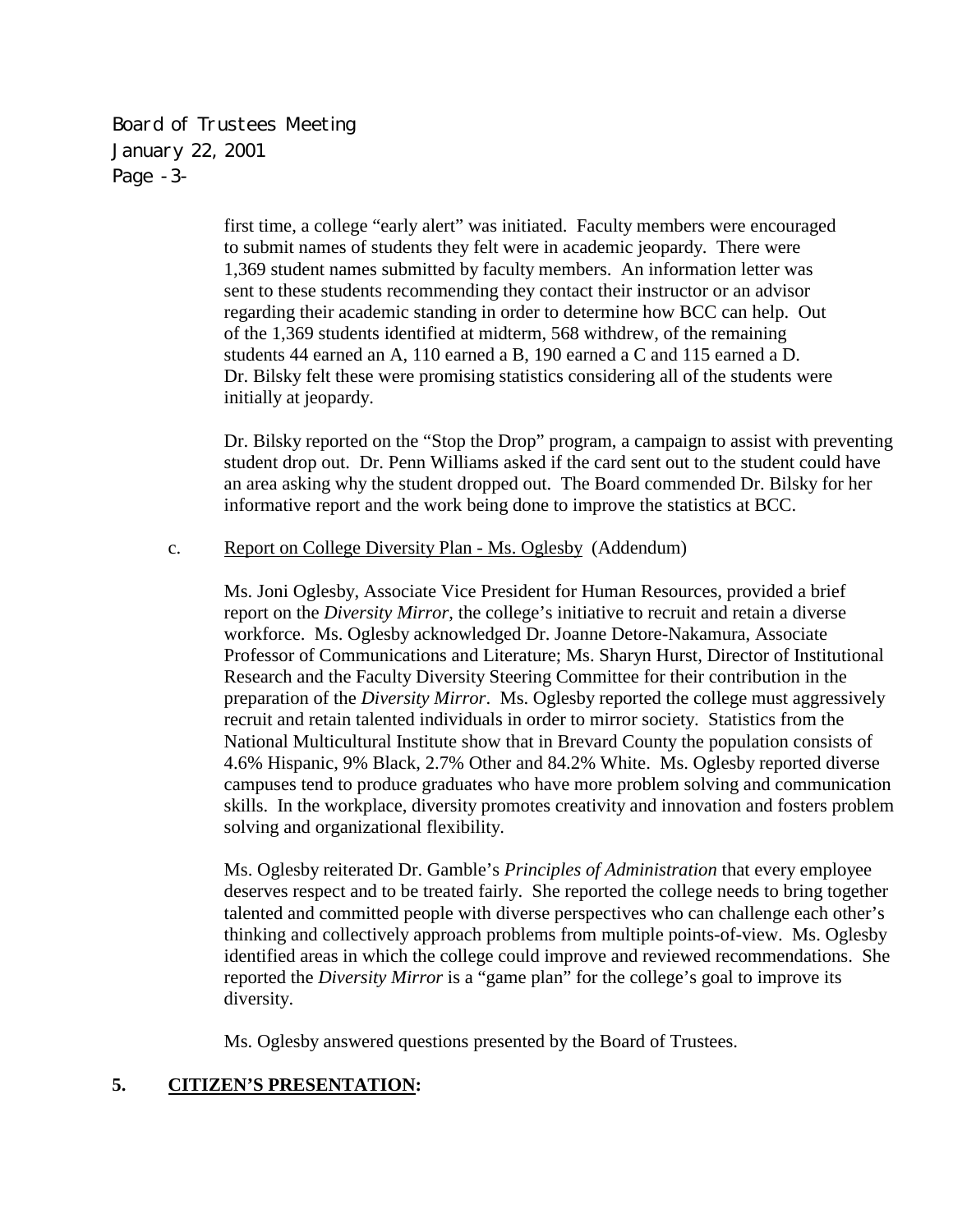Board of Trustees Meeting January 22, 2001 Page -4-

None

# **6. CONSTRUCTION AND DEVELOPMENT:**

No report

## **7. OLD BUSINESS:**

a. Report on Pending Legal Actions (Addendum)

Approved - consent agenda.

 b. Approval of Revision to BCC Policy #302.03 - "Employee Leaves of Absence"  $2<sup>nd</sup>$  Reading) - Ms. Oglesby (Addendum)

Approved - consent agenda.

c. Sprint Tower Agreement - Mr. Little (Addendum)

Approved - consent agenda.

d. DSO Task Group Report - Dr. Gamble (Addendum)

Dr. Gamble reported several years ago the Board of Trustees established the Direct Support Organization (DSO) Task Group to serve as an oversight group to review procedures and policies of all DSO's of the college. The Task Group met in October and came forward with several recommendations. One recommendation concerning investment policies was approved by the Board of Trustees in November and the recommendation relating to the role of college employees on DSO boards has been completed with as stated in the bylaws. The remaining two required that at least one member of each DSO and executive committee have a strong financial background and no outside audit firms be used for more than ten years. Feedback received from the King Center and College Foundation Boards indicate they felt these requirements were an infringement on their role as an independent board. Dr. Gamble stated he attended the King Center and Foundation Board meetings when these items were discussed and it was his impression they felt strongly that this was an unnecessary addition to their bylaws. Audits up to this point have been acceptable and this would bring into question the ability of those boards to make a judgment as to who is a qualified auditor. Members of these boards are individuals from the local business community, most of whom have a significant financial and administrative background. Dr. Gamble reported as he considered the recommendations of these boards and the stellar work both boards have been accomplishing, he was not convinced it is necessary, at this time, to add these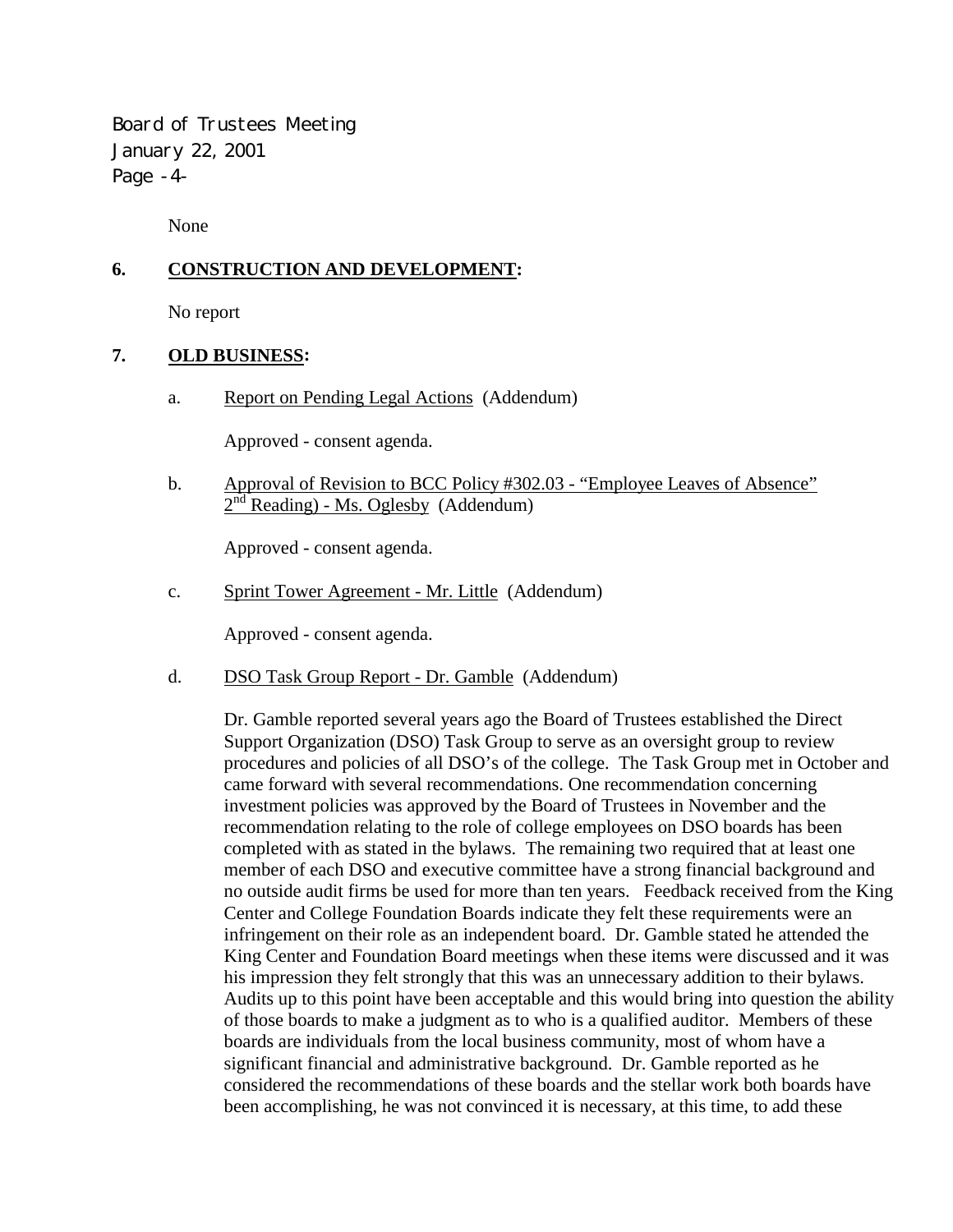Board of Trustees Meeting January 22, 2001 Page -5-

provisions to their bylaws.

Dr. Gamble felt by merely bringing up the recommendations, it has brought to their attention the concerns that the Task Force Group has with these two areas. Dr. Gamble reported it is his recommendation that the third and fourth recommendations; one relating to the strong financial background of a member and the other relating to limiting the tenure of the auditing firms they hire, not be required in the by-laws of the DSOs.

Mrs. Martinez reported she reviewed the information with her internal auditing department and they had no concerns with recommendation four. There were more concerned with having internal auditing beyond five years with the same person rather than external auditing. Mrs. Martinez reported she felt comfortable with Dr. Gamble's decision pertaining to the two recommendations.

> Mrs. Martinez moved approval to accept Dr. Gamble's recommendation to not require the DSOs to include recommendations three and four in their bylaws. Mr. Handley seconded the motion.

Dr. Penn Williams made reference to the internal auditor's letter. She also sat on the DSO Task Group and knew they felt strongly about the recommendations. She discussed the rationale with the Board and explained this would provide that the DSOs would not be without someone with financial expertise and the change in auditing firms after ten years was a good practice. Mrs. Martinez reported she checked with the head of internal audit at her organization who felt it is beneficial to have someone who has experience with the organization. Mrs. Silvernail discussed placing recommendations in the policies and procedures as opposed to the bylaws. Dr. Gamble reported Mr. Mark Cherry, Chair of the DSO Task Group, attended both DSO board meetings and asked him to report. Mr. Cherry reported the issue of changing the bylaws was very controversial as the boards felt the restriction of auditing firms to ten years would tie their hands, even though the firm has performed well. They preferred to have a continued relationship with an auditor who was competent. Mr. Little reported it is cost effective to continue with an auditing firm which has performed well. In addition it is easier for a firm with experience of the organization to determine if something is not right. Mr. Johnson called for a vote to the motion.

> All those voting in favor of the motion - Handley, Silvernail, Johnson, Martinez; opposed – Penn Williams. Motion approved 4-1.

e. Legislative Liaison Position - Dr. Gamble (Addendum)

Dr. Gamble indicated at the last Board meeting the Board raised questions regarding the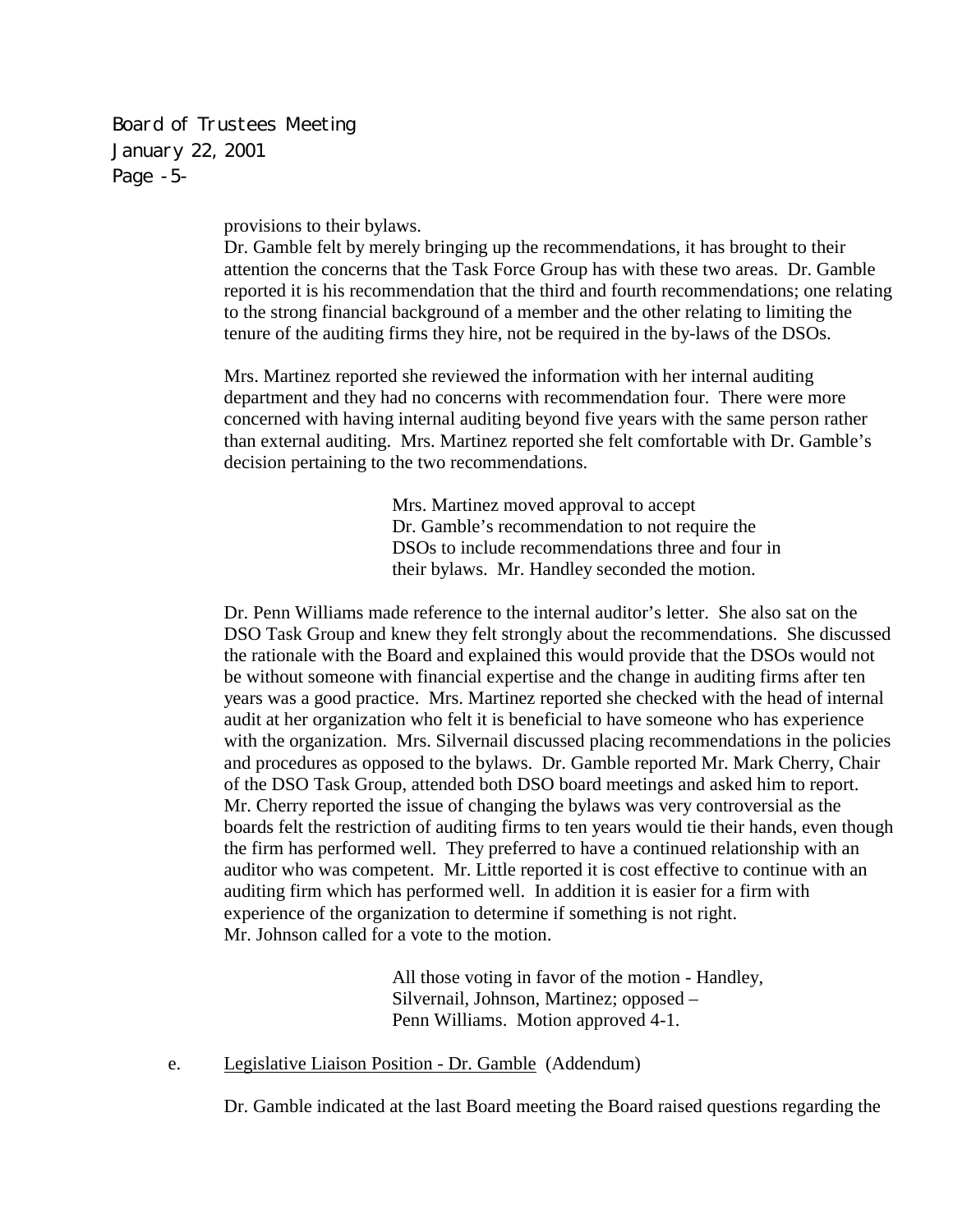Board of Trustees Meeting January 22, 2001 Page -6-

> legislative position and he indicated he would obtain additional data from institutions regarding the benefits of such a position.

Dr. Gamble reported, since the last Board of Trustees meeting, he has begun to look at the legislative liaison situation in terms of funding and in light of the fact that the college needs to make significant adjustments in salaries for the faculty and staff, that as much as this position would be nice to have on board, he does not see anything in the data received that proves that having such a position made a significant impact on the amount of dollars received by an individual institution. More significantly is the fact that it appears to him that state institutions that do not have these positions do as well as those institutions who have such a position. Dr. Gamble reported in light of being unable to find any outcome accountability identification of value of the position, he viewed having such a position as an administrative luxury that the college cannot afford at this time. It was his recommendation that the college not proceed with the establishment of a legislative liaison position. Dr. Gamble pointed out the Florida Association of Community Colleges and the State Board of Community Colleges both have hired additional lobbying staff on behalf of the community colleges this year. These lobbyists are working together as a team for the community colleges. Dr. Gamble answered questions from the Board members. It was the general consensus that a BCC legislative liaison position not be pursued further at this time.

Mr. Johnson reported the information he received indicates the members of the Board of Trustees visiting with the legislative delegation makes a significant impact regarding the needs of the college.

## **8. NEW BUSINESS:**

a. Approval of Personnel Actions - Ms. Oglesby (Addendum)

Approved - consent agenda.

#### b. Florida Education & Research Foundation (FERF) Request - Mr. Stuhlmiller

 Mr. Bob Stuhlmiller, Chairman, Florida Education and Research Foundation, recommended to the Board, that in light of the continuing negotiations with Midwest Research Institute (MRI), FERF is recommending the continuation of the consulting contract with Tsamoutales Limited, Inc. for up to six (6) additional months after the expiration of the current contract. Dr. Gamble reported the administration concurred with the recommendation of the FERF Board to extend the contract. At this time, FERF has funds for three additional months beyond the end of the present contract; therefore, the college would have to fund the remaining \$18,000 if approved by the Board. Mrs. Martinez discussed proposing a three-month extension, instead of a six-month extension.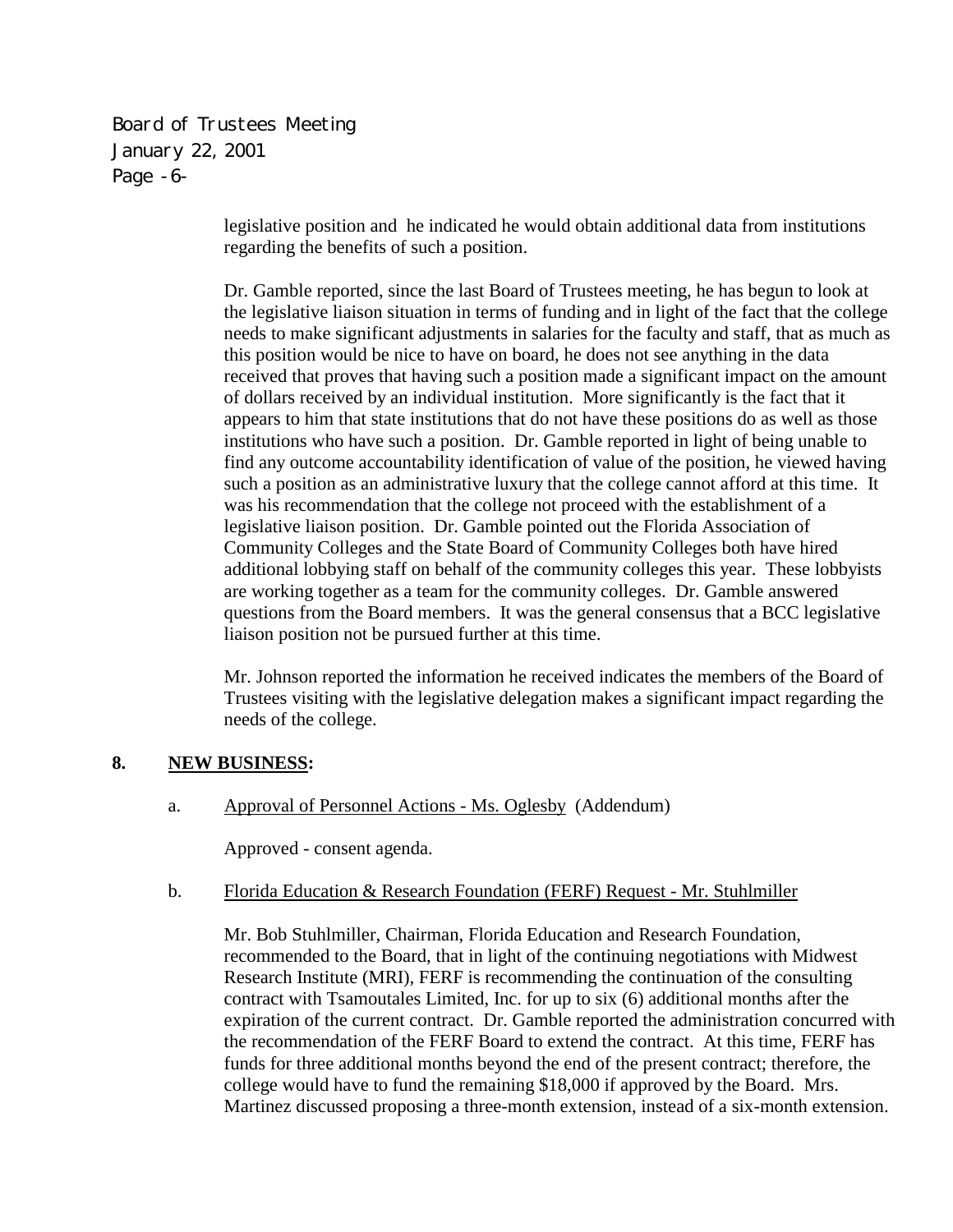Board of Trustees Meeting January 22, 2001 Page -7-

> Mr. Stuhlmiller reported the FERF Board voted unanimously to extend the contract for Tsamoutales Limited to six months.

> > Mrs. Martinez moved approval to extend Tsamoutales Limited, Inc.'s contract for three months after the current contract expires. Motion died for lack of a second.

Mr. Handley moved approval to extend Tsamoutales Limited, Inc.'s contract for six months after the current contract expires, which would include the college funding the services for three of the six months. Mrs. Silvernail seconded the motion. (Discussion called before the vote.)

Dr. Penn Williams read a prepared statement (par of official file) concerning her dissatisfaction with Tsamoutales Limited and felt Mr. Matheny should be charged with negotiating with Midwest Research Institute. Mr. Stuhlmiller reported he has been kept apprized of what has transpired with Tsamoutales Limited and has received reports. The contract with MRI has not yet gone to the FERF Board. Mr. Stuhlmiller reported he has asked Tsamoutales Limited to consult with Merrill Lynch to make sure they are onboard with this contract. He also reported Tsamoutales Limited includes a bond specialist who can offer his expertise to hopefully get the bond issue resolved. Mrs. Silvernail commented that bonds are a speciality area and an expert is needed to work with Merrill Lynch and she was supportive of the contract extension.

Mr. Stuhlmiller answered additional questions presented by the Board members.

Mrs. Martinez moved to amend the motion to extend the contract with Tsamoutales Limited, Inc. for six months which would include the college funding service for three of the six months and that Tsamoutales Limited be required to submit written activity reports on a monthly basis. Mr. Handley accepted the amendment to his motion. Mrs. Silvernail seconded the motion. All those voting in favor of the motion - Martinez, Handley, Silvernail, Johnson; opposed - Penn Williams. Motion approved 4-1.

### **9. FINANCIAL ACTIONS:**

a. Monthly Budget Status Report - Mr. Cherry (Addendum)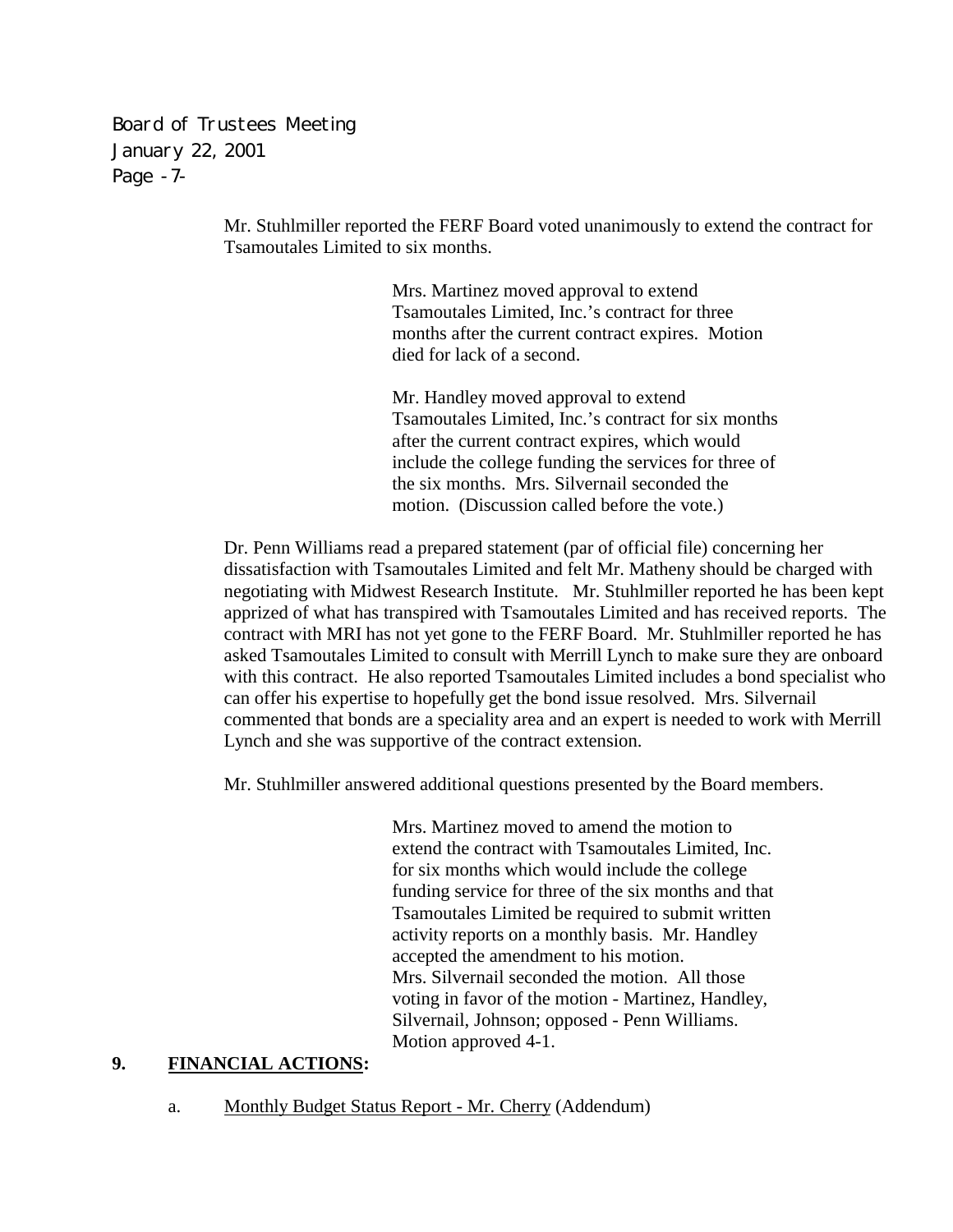Board of Trustees Meeting January 22, 2001 Page -8-

Approved - consent agenda.

## **10. REPORT OF THE DISTRICT PRESIDENT:**

### a. Florida Space Research Institute and Workforce Florida, Inc.

 Dr. Gamble announced a decision was recently made by the State of Florida between the Florida Space Research Institute (FSRI) and Workforce Florida, Inc. to award \$1.4 million for the development of a technician level program for launch technicians which is being led by Brevard Community College and a consortium of community colleges across the country. Dr. Gamble credited Dr. Koller with the success of attracting this grant which will assist the college's efforts in aerospace.

### b. February Board Meeting/Workshop and Ground Breaking Ceremony

 Dr. Gamble suggested that the February 19 Board of Trustees meeting be changed to the Palm Bay Campus. A ground breaking ceremony is planned for February 19 for the new facility at the Palm Bay Campus to begin at 1:30 p.m. In addition, a Board Workshop is scheduled at 3:00 p.m. on the Board policy manual. A notebook has been provided to each Board member of their section of the policy manual to review and mark up. Mrs. Martinez recommended a one-page summary be provided by each Board member on their section. Dr. Gamble encouraged the Board members to review the policy manual and make a distinction between policy and procedure. There is a lot of procedure in the policy manual which should be taken out and placed in the procedure manual. Policies should be general guidelines. Dr. Gamble reported the college is in the process of revising the procedure manual with a reference to the pertinent college policy.

## c. Multicultural Celebration

 Mr. Johnson commended the college and Dr. Yvette Boodhoo, Moore Multi- Cultural Center, for the outstanding job with the Martin Luther King, Jr. recognition.

## **11. ADJOURNMENT:**

There being no further business to come before the Board, the meeting adjourned at 6:20 p.m.